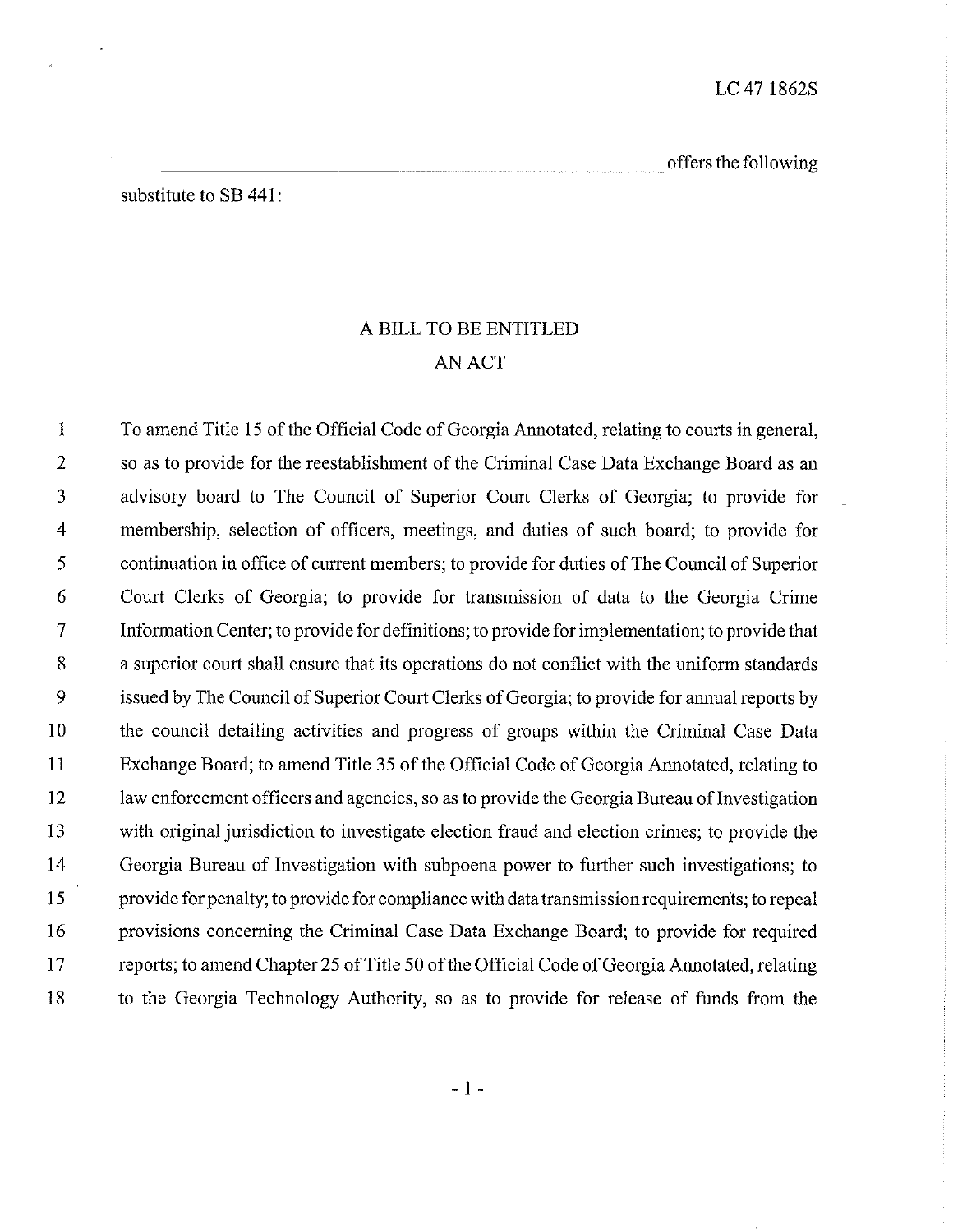technology empowerment fund, subject to certain conditions; to provide for legislative findings and intent; to provide for a short title; to provide for related matters; to repeal conflicting laws; and for other purposes.

#### 22 BE IT ENACTED BY THE GENERAL ASSEMBLY OF GEORGIA:

### 23 SECTION 1.

- (a) The General Assembly finds that:
- (1) The state's current system for sharing criminal case data is not adequate to provide 26 to all appropriately interested parties, including, but not limited to, law enforcement agencies and officers, courts, crime victims and other impacted individuals, housing 28 providers, and employers, complete criminal case data;
- (2) One recent report indicates there may be as many as 7 million criminal charges without a final disposition indicated, and, of those, as many as 5.4 million criminal charges have languished for years;
- (3) Georgia's citizens and businesses are harmed by incomplete criminal case data. For 33 example, in thousands of cases, as a result of incomplete criminal case data, citizens' employability and housing opportunities have been negatively impacted; and
- (4) A more uniform, moder system and framework for handling criminal case data will support the state in meeting its obligations to victims to keep them informed as their 'perpetrators make their way through the criminal justice system.
- (b) Itis the intent of the General Assembly that criminal case data be complete and accurately reported to the appropriate state data base and be accessible to state and local criminal justice agencies, employers, housing providers, victims, and all citizens.
- 

### 41 SECTION 2.

This Act shall be known and may be cited as the "Criminal Records Responsibility Act."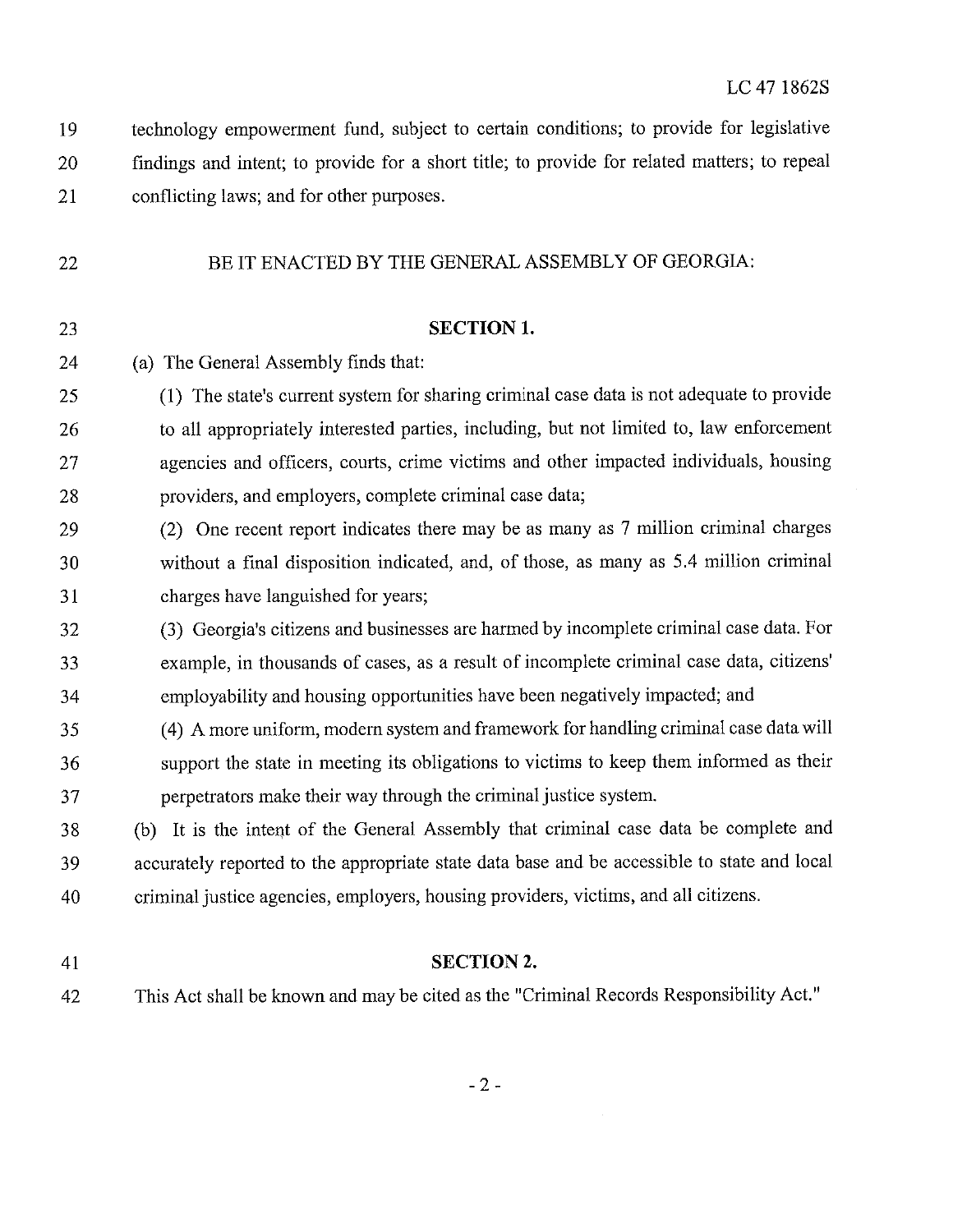43 SECTION 3. 44 Tile 15ofthe Official CodeofGeorgia Annotated, relating to courts in general, is amended 45 in Article 1 of Chapter 6, relating to general provisions for superior courts, by revising 46 subsection (a) of Code Section 15-6-11, relating to electronic filings of pleadings and 47 documents, electronic payments and remittances, access, and public disclosure, as follows: 48  $\gamma$  (a)(1) Pursuant to rules promulgated by the Criminal Case Data Exchange Board, on and 49 after January 1, 2019 in effect on June 30, 2022, a superior court shall provide for the 50 filing of pleadings in criminal cases and any other document related thereto and for the 51 acceptance of payments and remittances by electronic means. 52 (2) The Council of Superior Court Clerks shall submit the uniform standards adopted by 53 the board pursuant to paragraph (5) of subsection (h) of Code Section 15-6-50.3 to the 54 Council of Superior Court Judges. Thechief superior court judgeof each judicial circuit 55 shall assist the superior court clerk with the implementation of such uniform standards. 56 A superior court judge may order any party to provide data needed by the clerk to 57 facilitate transmission of data."

58 SECTION 4. 59 Said title is further amended in Article 2 of Chapter 6, relating to clerks of superior courts, byadding new subsections to Code Section 15-6-50.2, relating to The Councilof Superior Court Clerks of Georgia, to read as follows: "(f) The council shall issue uniform standards not inconsistent with the uniform standards 63 https://wrongated.org/br/ by the Criminal Case Data Exchange Board pursuant to Code Section 15:6:503, (2) By January 15 of each year, the council shall prepare a report detailing the activities of the Criminal Case Data Exchange Board and the progress of the represented groups within the board's membership to effect the uniform standards prescribed in paragraph (5) of subsection (h)of Code Section 15-6-50.3 for the previous year. Such report shall be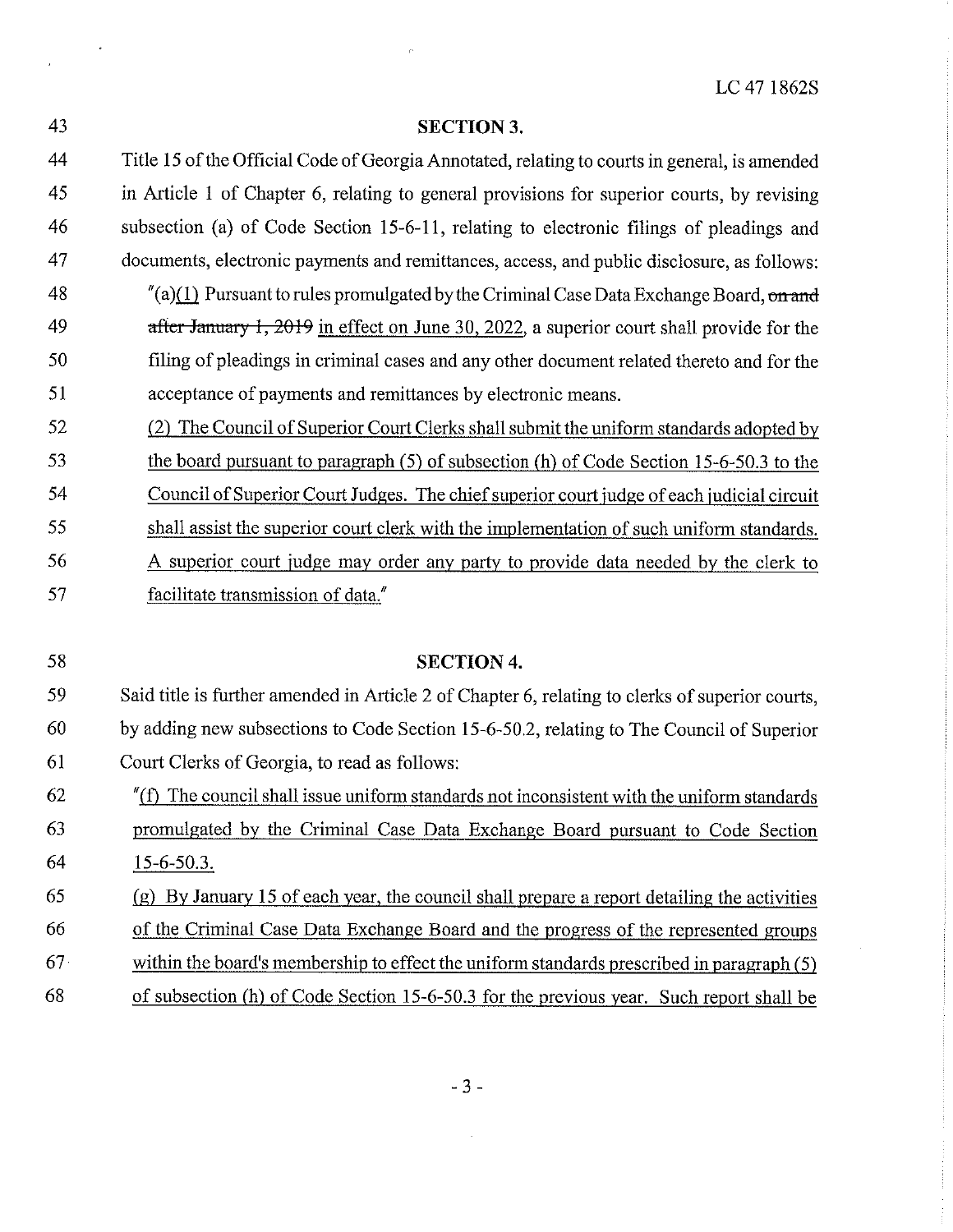| 69 | transmitted electronically or mailed to the office of the chairs of the Senate Judiciary        |
|----|-------------------------------------------------------------------------------------------------|
| 70 | Committee and the House Committee on Judiciary and to the Governor, Lieutenant                  |
| 71 | Governor, Speaker of the House, and Chief Justice of the Supreme Court of Georgia no            |
| 72 | later than January 15 of each year."                                                            |
|    |                                                                                                 |
| 73 | <b>SECTION 5.</b>                                                                               |
| 74 | Said title is further amended in Article 2 of Chapter 6, relating to clerks of superior courts, |
| 75 | by adding a new Code section to read as follows:                                                |
| 76 | $"15-6-50.3.$                                                                                   |
| 77 | (a) As used in this Code section, the term:                                                     |
| 78 | (1) 'Board' shall mean the Criminal Case Data Exchange Board.                                   |
| 79 | (2) 'Predecessor board' shall mean the Criminal Case Data Exchange Board, which was             |
| 80 | established as a board to the Criminal Justice Coordinating Council in 2018 by an Act of        |
| 81 | the General Assembly.                                                                           |
| 82 | (b) The Criminal Case Data Exchange Board is reestablished as an advisory board to The          |
| 83 | Council of Superior Court Clerks of Georgia.                                                    |
| 84 | (c) The board shall consist of 19 members as follows:                                           |
| 85 | The executive director of The Council of Superior Court Judges of Georgia, the<br>(1)           |
| 86 | executive director of The Council of State Court Judges of Georgia, the executive director      |
| 87 | of The Council of Superior Court Clerks of Georgia, the executive director of the               |
| 88 | Prosecuting Attorneys' Council, the chairperson of the State Board of Pardons and               |
| 89 | Paroles, the commissioner of corrections, the commissioner of community supervision,            |
| 90 | the director of the Georgia Bureau of Investigation, the director of the Office of Planning     |
| 91 | and Budget, the director of the Administrative Office of the Courts, the chief information      |
| 92 | officer of the Georgia Technology Authority, the executive director of the Georgia              |
| 93 | Sheriffs' Association, and the executive director of the Georgia Association of Chiefs of       |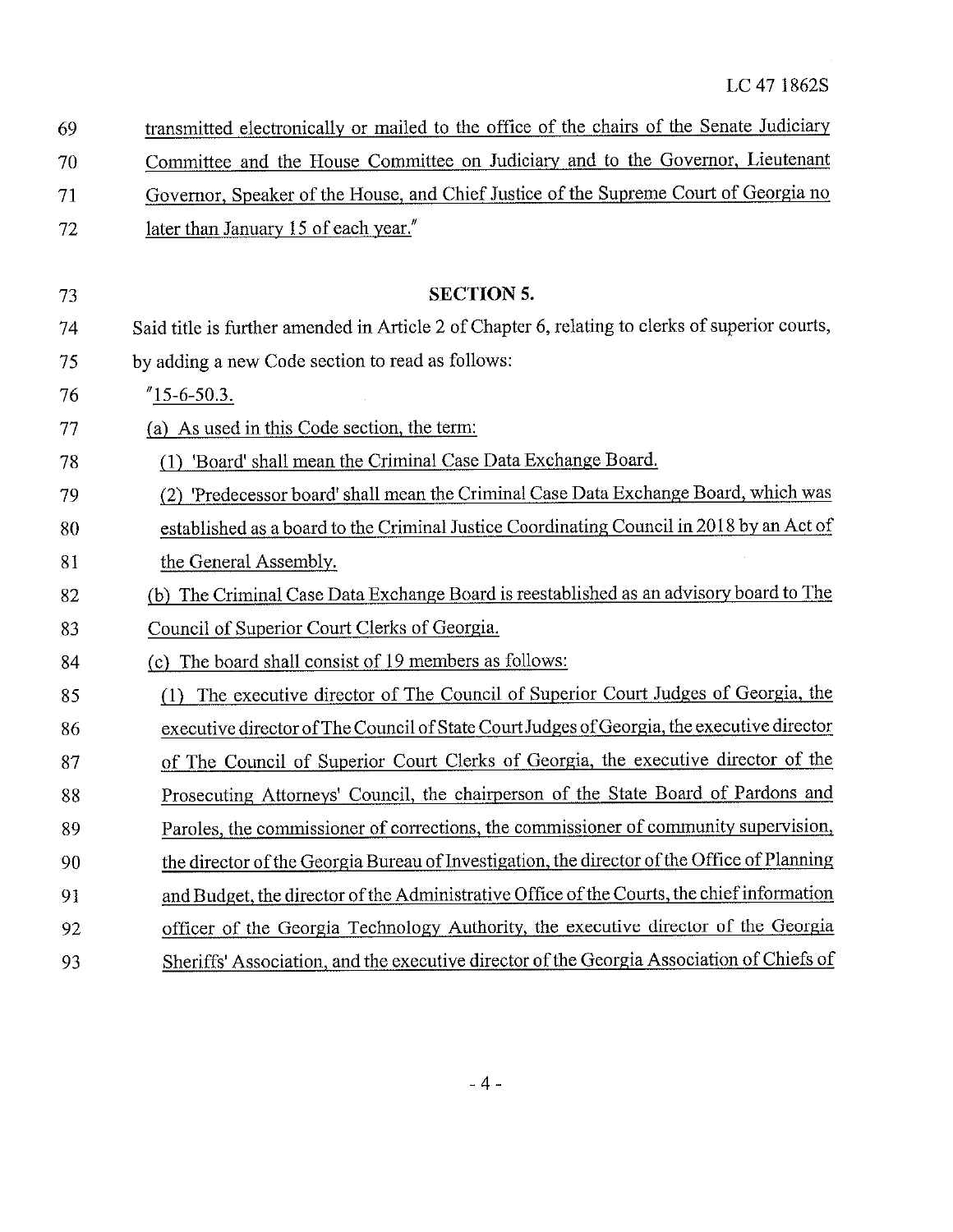$\hat{x}$ 

| 94  | Police, provided that any such member may allow a designee to represent him or her at         |
|-----|-----------------------------------------------------------------------------------------------|
| 95  | a board meeting and vote in his or her stead; and                                             |
| 96  | Six members, one of whom is a superior court judge, one of whom is a state court              |
| 97  | judge, one of whom is a clerk of a superior court, one of whom is a district attorney, one    |
| 98  | of whom is a sheriff of a county, and one of whom is a police chief of a municipality,        |
| 99  | shall be appointed by the Governor for terms of four years; provided, however, that any       |
| 100 | person who, as of June 30, 2022, was serving as a member of the predecessor board             |
| 101 | pursuant to an appointment by the Governor shall continue to serve as a member of the         |
| 102 | board for the remainder of the term of such appointment; and provided, further, that no       |
| 103 | person shall serve beyond the time he or she holds the office by reason of which he or she    |
| 104 | was initially eligible for appointment.                                                       |
| 105 | In the event of death, resignation, disqualification, or removal of any member of the<br>(d)  |
| 106 | board for any reason, vacancies shall be filled in the same manner as the original            |
|     |                                                                                               |
| 107 | appointment and successors shall serve for the unexpired term.                                |
| 108 | Membership on the board shall not constitute public office, and no member shall be<br>(e)     |
| 109 | disqualified from holding public office by reason of his or her membership on the board.      |
| 110 | The board shall elect a chairperson from among its membership and may elect such<br>(f)       |
| 111 | other officers and committees as it considers appropriate.                                    |
| 112 | (g) Members of the board shall serve without compensation, although each member of the        |
| 113 | board shall be reimbursed for actual expenses incurred in the performance of his or her       |
| 114 | duties from funds available to The Council of Superior Court Clerks of Georgia. Such          |
| 115 | reimbursement shall be limited to all travel and other expenses necessarily incurred through  |
| 116 | service on the board, in compliance with this state's travel rules and regulations; provided, |
| 117 | however, that in no case shall a member of the board be reimbursed for expenses incurred      |
| 118 | in the member's capacity as the representative of another state agency.                       |

 $\frac{1}{2} \left( \frac{1}{2} \right)$ 

 $\frac{1}{\sqrt{2}}$ 

 $\epsilon$ 

 $-5 -$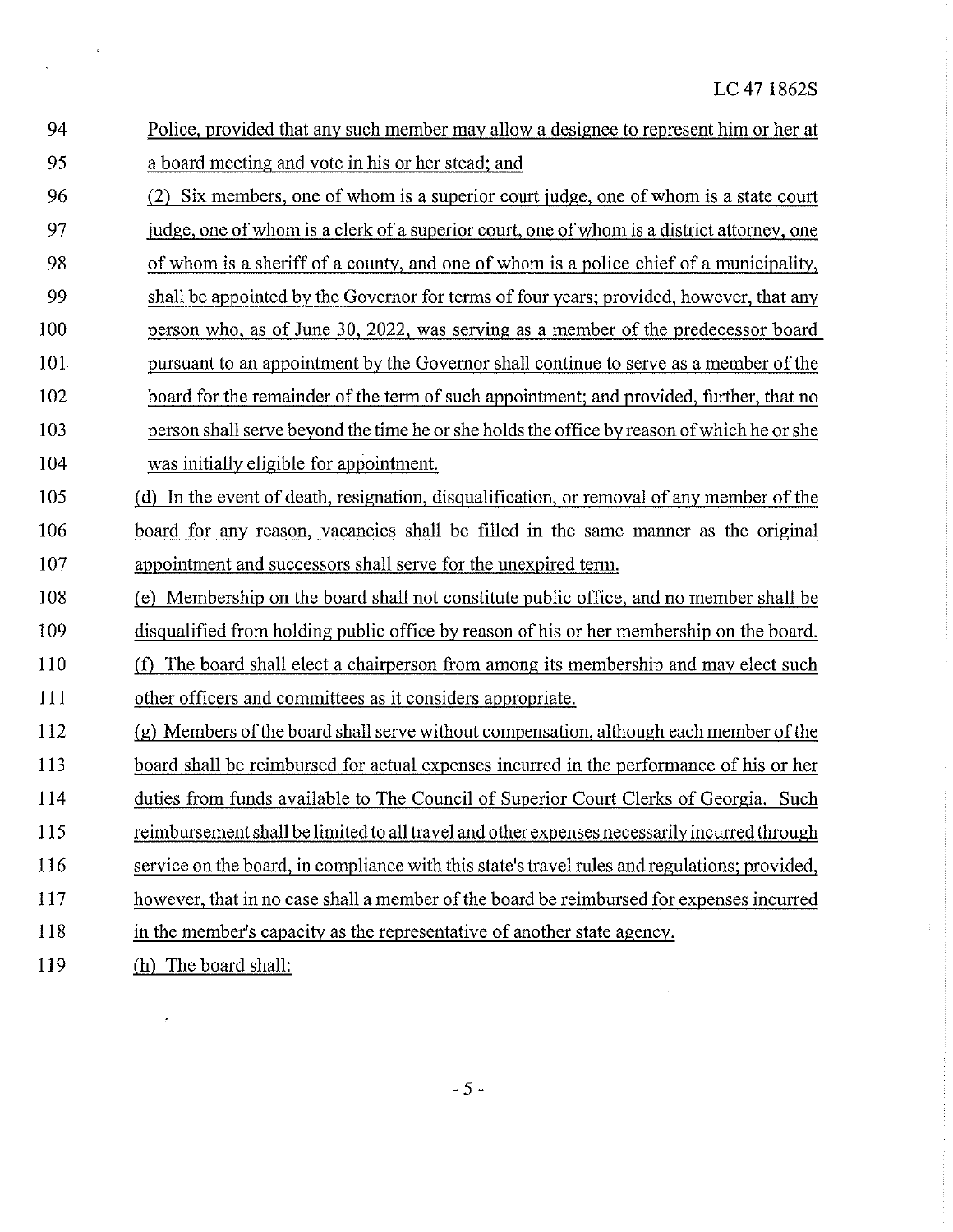$\ddot{\phantom{a}}$ 

| 120 | (1) Meet no less than quarterly at such times and places as it shall determine necessary    |
|-----|---------------------------------------------------------------------------------------------|
| 121 | or convenient to perform its duties and also upon the call of the chairperson of the board, |
| 122 | a designee of The Council of Superior Court Clerks of Georgia, or the Governor;             |
| 123 | (2) Maintain minutes of its meetings;                                                       |
| 124 | (3) Participate in the review and improvement of this state's criminal case data exchange   |
| 125 | and management system;                                                                      |
| 126 | (4) Using the combined expertise and experience of its members, provide regular advice      |
| 127 | and counsel to The Council of Superior Court Clerks of Georgia to enable such council       |
| 128 | and its members to carry out its statutory duties under this article;                       |
| 129 | By September 1, 2022, promulgate uniform standards for the creation and<br>(5)              |
| 130 | transmission of electronic criminal history data by and between local and state criminal    |
| 131 | justice agencies. Such data shall include arrests; indictments, accusations, information,   |
| 132 | and other formal charges; and final dispositions arising therefrom, including, but not      |
| 133 | limited to, convictions;                                                                    |
| 134 | (6) Make recommendations for the improvement of criminal history data sharing for the       |
| 135 | benefit of the public, employers, and law enforcement;                                      |
| 136 | Carry out such duties that may be required by federal law or regulation so as to            |
| 137 | enable this state to receive and disburse federal funds for criminal case data exchange and |
| 138 | management; and                                                                             |
| 139 | (8) By November 1, 2022, after having conducted a comprehensive review of automated         |
| 140 | victim notification systems, make a recommendation for adoption of an automated system      |
| 141 | in Georgia that provides for individualized notification to victims of certain occurrences  |
| 142 | in each case involving the victim, including, but not limited to, occurrences of arrest,    |
| 143 | pre-trial release, court hearings, and sentencing. Such system shall also be able to        |
| 144 | reconcile individuals' criminal data at all steps of the data exchange process. Such        |
| 145 | recommendation and any accompanying report shall be transmitted to the director of the      |
| 146 | Georgia Crime Information Center, the executive director of the Georgia Sheriff's           |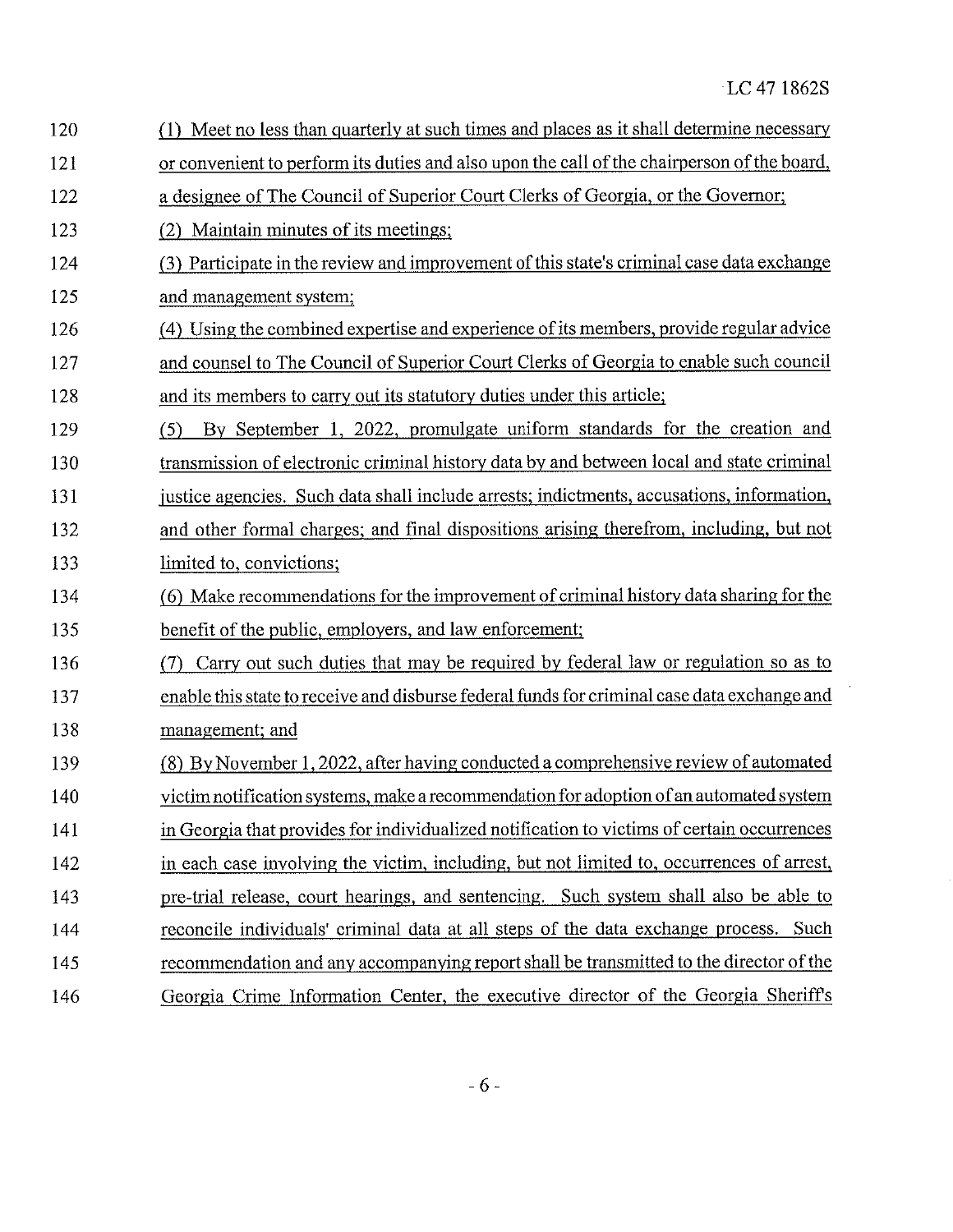| 147 | Association, and the executive director of the Prosecuting Attorneys' Council and be             |
|-----|--------------------------------------------------------------------------------------------------|
| 148 | available to all members of the board. Nothing in this Code section shall be construed           |
| 149 | to limit or otherwise prevent criminal justice agencies from improving the organization          |
| 150 | of their respective data or developing and implementing, individually or collectively, an        |
| 151 | automated victim notification system for crime victims in this state during or after the         |
| 152 | time the comprehensive review of automated victim notification systems is being                  |
| 153 | conducted.                                                                                       |
| 154 | (i) Public access to data that are collected or transmitted via the criminal case information    |
| 155 | exchange shall remain the responsibility of the Georgia Crime Information Center. No             |
| 156 | release of collected data shall be made by or through the Georgia Technology Authority."         |
|     |                                                                                                  |
| 157 | <b>SECTION 6.</b>                                                                                |
| 158 | Said title is further amended in Article 2 of Chapter 6, relating to clerks of superior courts,  |
| 159 | by revising subparagraph $(a)(4)(B)$ and paragraph $(18)$ of subsection $(a)$ of Code Section    |
| 160 | 15-6-61, relating to duties of clerks generally and computerized record-keeping system, as       |
| 161 | follows:                                                                                         |
| 162 | $^{\prime\prime}$ (B) An automated criminal case management system which shall contain a summary |
| 163 | record of all criminal indictments in which true bills are rendered and all criminal             |
| 164 | accusations filed in the office of clerk of superior court in accordance with rules              |
| 165 | promulgated by the Criminal Case Data Exchange Board The Council of Superior                     |
| 166 | Court Clerks of Georgia. The criminal case management system shall contain entries               |
| 167 | of other matters of a criminal nature filed with the clerk, including quasi-civil                |
| 168 | proceedings and entries of cases which are ordered dead docketed. When a case is dead            |
| 169 | docketed, all witnesses who may have been subpoenaed therein shall be released from              |
| 170 | further attendance until resubpoenaed; and"                                                      |
| 171 | $''(18)$ To electronically collect all data elements required in pursuant to subsection (g) of   |

 $\sim$ 

 $\ddot{\phantom{1}}$ 

 $\bar{\mathbf{v}}$ 

172 Code Section 35-3-36, and such clerk of superior court may shall transmit such data to

 $-7-$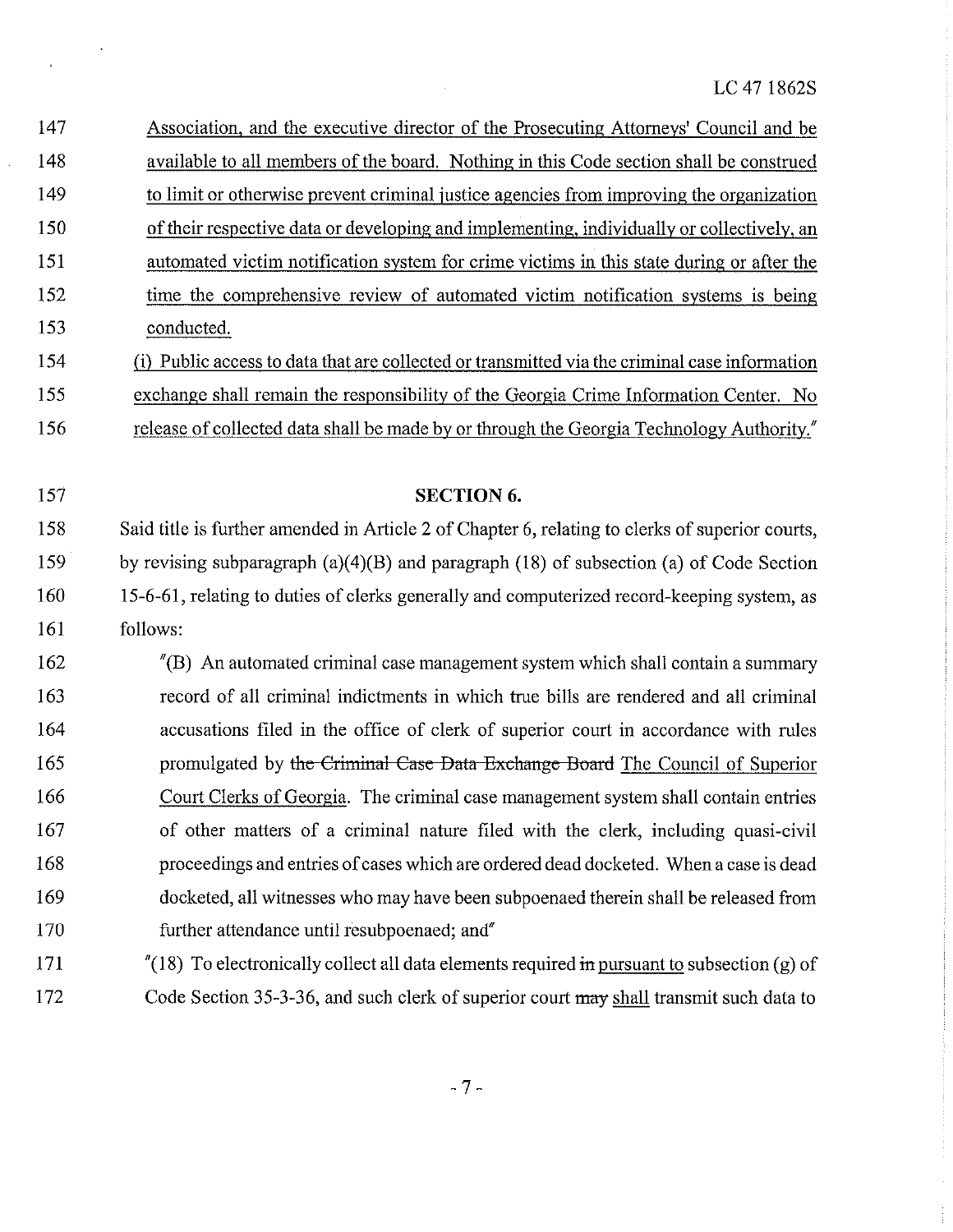173 the Georgia Superior Court Clerks' Cooperative Authority in a form and format required 174 by such-authority-and-The Georgia Crime Information Center, in a form and format 175 required by and <del>Council of Superior Court Clerks of Georgia:</del> consistent with uniform 176 standards issued by The Council of Superior Court Clerks of Georgia, Any-data 177 transmitted to the authority pursuant to this paragraph shall be transmitted to the Georgia 178 **Example-Europe Example 178** Externation-Center-in-satisfaction of the clerk's duties under subsection (g) of 179 Code Section 35-3-36 and to the Georgia Courts Automation Commission which shall 180 provide the data to the Administrative Office of the Courts for use by the state judicial 181 branch upon request. Public access to said data shall remain the responsibility of only the 182 Georgia Crime Information Center. No release of collected-data-shall be-made-by-or 183 through the authority;"

| 184 | <b>SECTION 7.</b>                                                                                 |
|-----|---------------------------------------------------------------------------------------------------|
| 185 | Said title is further amended in Article 1 of Chapter 7, relating to general provisions for state |
| 186 | courts of counties, by revising subsection (a) of Code Section 15-7-5, relating to electronic     |
| 187 | filings of pleadings and documents, electronic payments and remittances, access, and public       |
| 188 | disclosure, as follows:                                                                           |
| 189 | $''(a)(1)$ Pursuant to rules promulgated by the Criminal Case Data Exchange Board on and          |
| 190 | after January 1, 2019, in effect on June 30, 2022, a state court shall provide for the filing     |

| 191 | of pleadings in criminal cases and any other document related thereto and for the |
|-----|-----------------------------------------------------------------------------------|
| 192 | acceptance of payments and remittances by electronic means.                       |

193 (2) 'The CouncilofSuperior Court Clerks shall submit the uniform standards adopted by

194 the board pursuant to paragraph (5) of subsection (h) of Code Section 15-6-50.3 to the

195 Council of State Court Judges. The chief state court judge of each county shall assist the

- 196 state court clerk with the implementation of such uniform standards. A state court judge
- 197 may order any party to provide data needed by the clerk to facilitate transmission of data."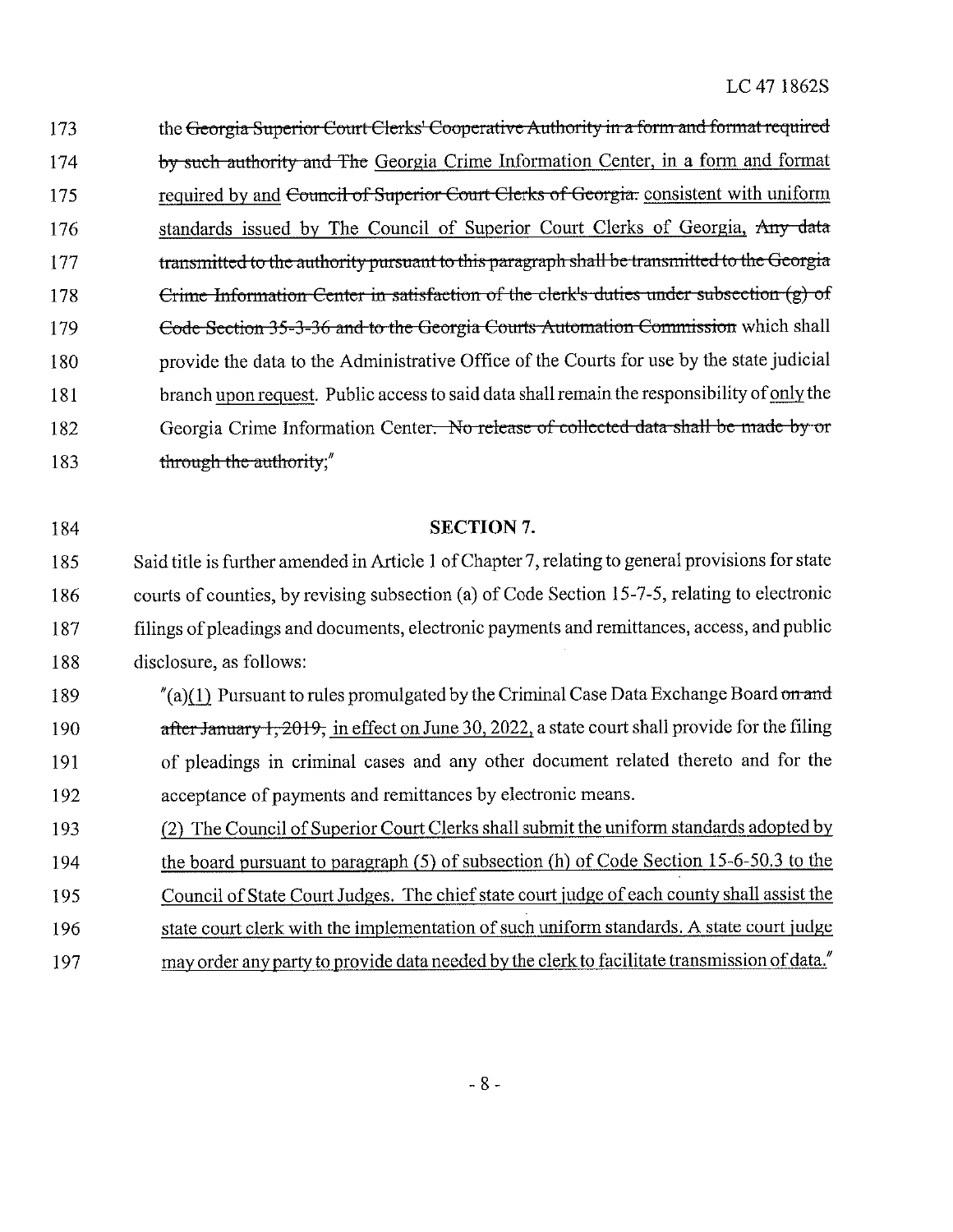| 198 | <b>SECTION 8.</b>                                                                            |
|-----|----------------------------------------------------------------------------------------------|
| 199 | Said title is further amended in Article 1 of Chapter 18, relating to general provisions for |
| 200 | prosecuting attorneys, by revising Code Section 15-18-6, relating to duties of district      |
| 201 | attorney, as follows:                                                                        |
| 202 | $"15-18-6.$                                                                                  |
| 203 | The duties of the district attorneys within their respective circuits are:                   |
| 204 | (1) To attend each session of the superior courts unless excused by the judge thereof and    |
| 205 | to remain until the business of the state is disposed of;                                    |
| 206 | (2) To attend on the grand juries, advise them in relation to matters of law, and swear and  |
| 207 | examine witnesses before them;                                                               |
| 208 | (3) To administer the oaths the laws require to the grand and trial jurors and to the        |
| 209 | bailiffs or other officers of the court and otherwise to aid the presiding judge in          |
| 210 | organizing the courts as he may require;                                                     |
| 211 | (4) To draw up all indictments or presentments, when requested by the grand jury, and        |
| 212 | to prosecute all indictable offenses;                                                        |
| 213 | (5) To prosecute civil actions to enforce any civil penalty set forth in Code Section        |
| 214 | 40-6-163 and to prosecute or defend any other civil action in the prosecution or defense     |
| 215 | of which the state is interested, unless otherwise specially provided for;                   |
| 216 | (6) To attend before the appellate courts when any criminal case emanating from their        |
| 217 | respective circuits is tried, to argue the same, and to perform any other duty therein which |
| 218 | the interest of the state may require;                                                       |
| 219 | (7) To advise law enforcement officers concerning the sufficiency of evidence, warrants,     |
| 220 | and similar matters relating to the investigation and prosecution of criminal offenses;      |
| 221 | (8) To collect all money due the state in the hands of any escheators and to pay it over     |
| 222 | to the educational fund, if necessary, compelling payment by rule or order of court or       |
| 223 | other legal means;                                                                           |

 $\label{eq:2.1} \frac{1}{\sqrt{2\pi}}\int_{0}^{\pi} \frac{dx}{\sqrt{2\pi}}\,dx$  where

 $-9-$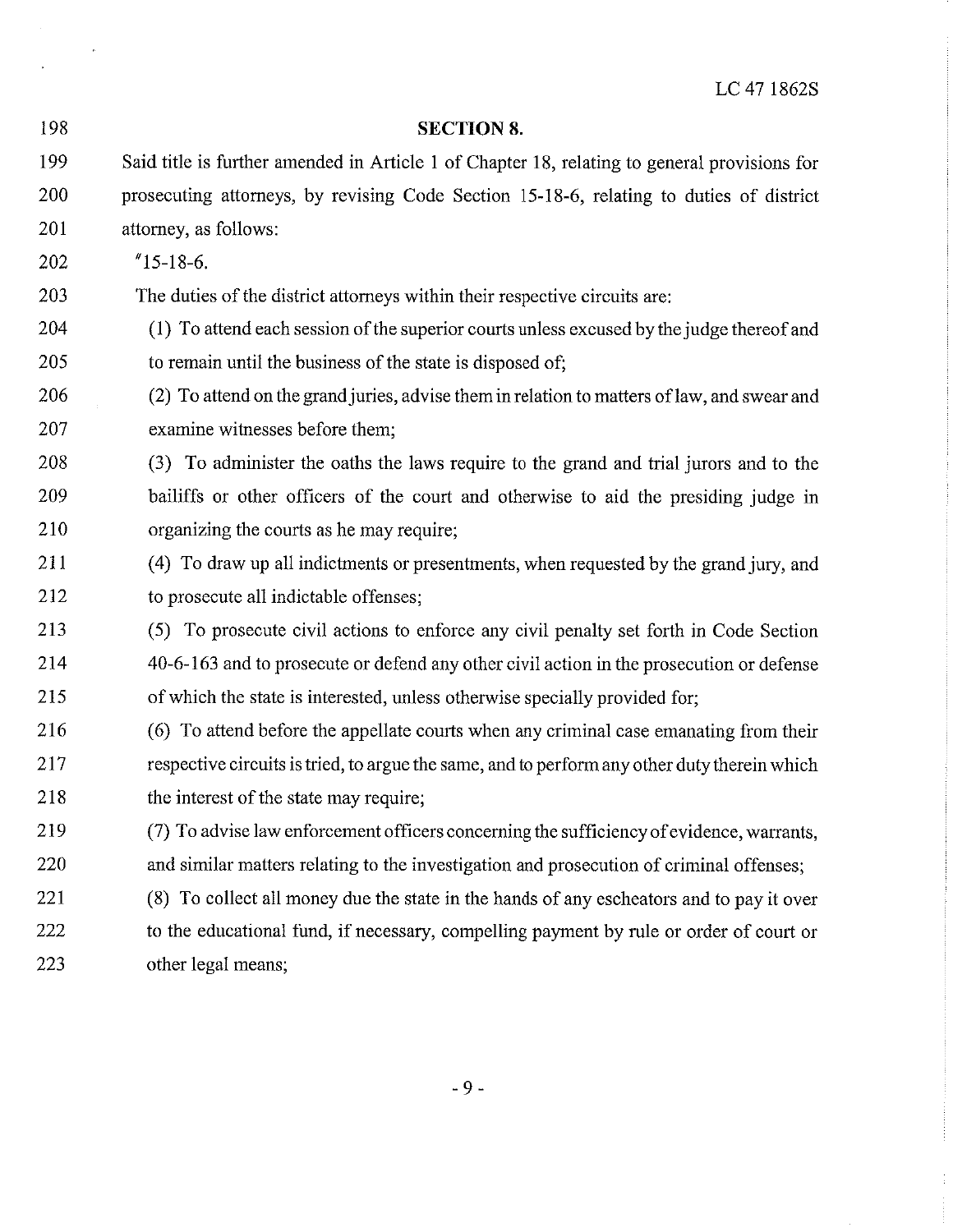- 24 (9) To collect all claimsof the state which they may be ordered to collect by the state 25 revenue commissioner and to remit the same within 30 days after collection; and on 226 October 1 of every year to report to the state revenue commissioner the condition of the 27 claims in their hands in favor of the state, particularly specifying:
- 228 (A) The amounts collected and paid, from what sources received and for what 229 **purposes**, and to whom paid;
- 230 (B) What claims are unpaid and why;

241 SECTION 9.

- 231 (C) What judgments have been obtained, when, and in what court; and
- 232 (D) What actions are instituted, in what courts, and their present progress and future 233 prospects;
- 234 (10) To ensure disposition information is submitted in accordance with subsection (g) 25 ofCode Section 35-3-36 when a final disposition decision is made by a district attorney;
- 236  $(10)(11)$  To assist victims and witnesses of crimes through the complexities of the 237 criminal justice system and ensure that the victims of crimes are apprised of the rights 238 afforded them under the law; and
- 239  $(+1)(12)$  To perform such other duties as are or may be required by law or which 240 necessarily appertain to their office.

242 Said title is further amended in Article 3 of Chapter 18, relating to solicitors-general of the 243 state courts, by revising subsection (a) of Code Section 15-18-66, relating to duties and 244 authority, as follows:

- 25 "(a) The duties of the solicitors-general within their respective counties arc:
- 246 (1) To attend each session of the state court when criminal cases are to be heard unless 247 excused by the judge thereof and to remain until the business of the state is disposed of;
- 248 (2) To administer the oaths required by law to the bailiffs or other officers of the court
- 249 and otherwise to aid the presiding judge in organizing the court as may be necessary;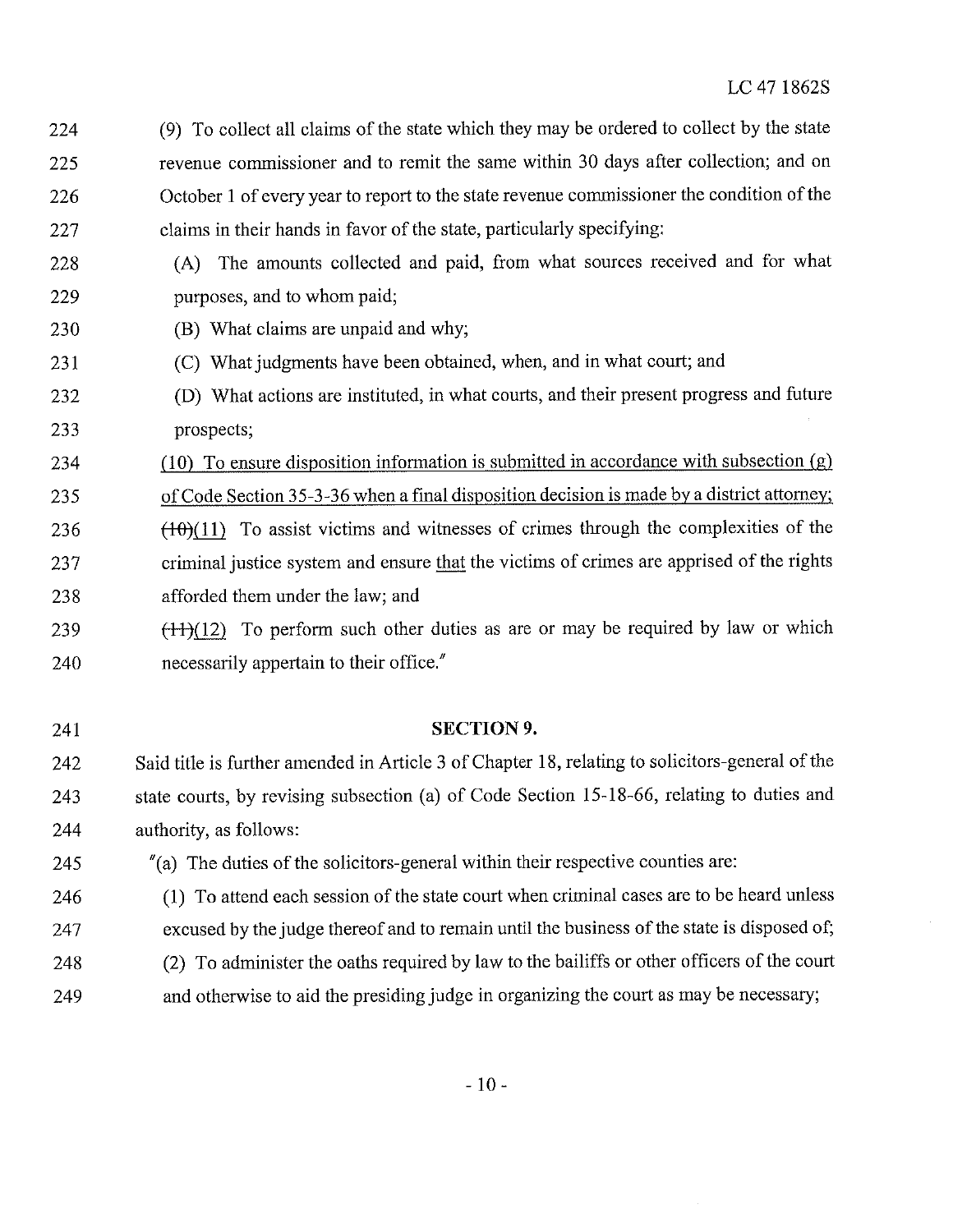251 paragraph (10) of subsection (b) of this Code section, to prosecute all accused offenses; 252 (4) To ensure disposition information is submitted in accordance with subsection (g) of 253 Code Section 35-3-36 when a final disposition decision is made by a solicitor-general; 254  $(4)(5)$  To attend before the appellate courts when any criminal case in which the 255 solicitor-general represents the state isheard,to argue the same, and to perform any other 256 duty therein which the interest of the state may require; and  $257$   $(5)(6)$  To perform such other duties as are or may be required by law or which 258 necessarily appertain to their office." 259 SECTION 10. 260 Title 35 of the Official Code of Georgia Annotated, relating to law enforcement officers and 261 agencies, is amended in Code Section 35-3-4, relating to powers and duties of the Georgia 262 Bureau of Investigation generally, by revising subsection (a) as follows: 263  $\frac{1}{2}$  (a) It shall be the duty of the bureau to: 264 (1) Take, receive, and forward fingerprints, photographs, descriptions, and measurements 265 of persons in cooperation with the bureaus and departments of other states and of the 266 United States; 267 (2) Exchange information relating to crime and criminals; 268 (3) Keep permanent files and records of such information procured or received; 269 (4) Provide for the scientific investigation of articles used in committing crimes or 270 articles, fingerprints, or bloodstains found at the scene of a crime; 271 (5) Provide for the testing and identification ofweapons and projectiles fired therefrom; 272 (6) Acquire, collect, classify, and preserve any information which would assist in the 273 identification of any deceased individual who has not been identified after the discovery 274 of such deceased individual;

250 (3) To file accusations on such criminal cases deemed prosecutable and, subject to

 $\mathfrak{g}$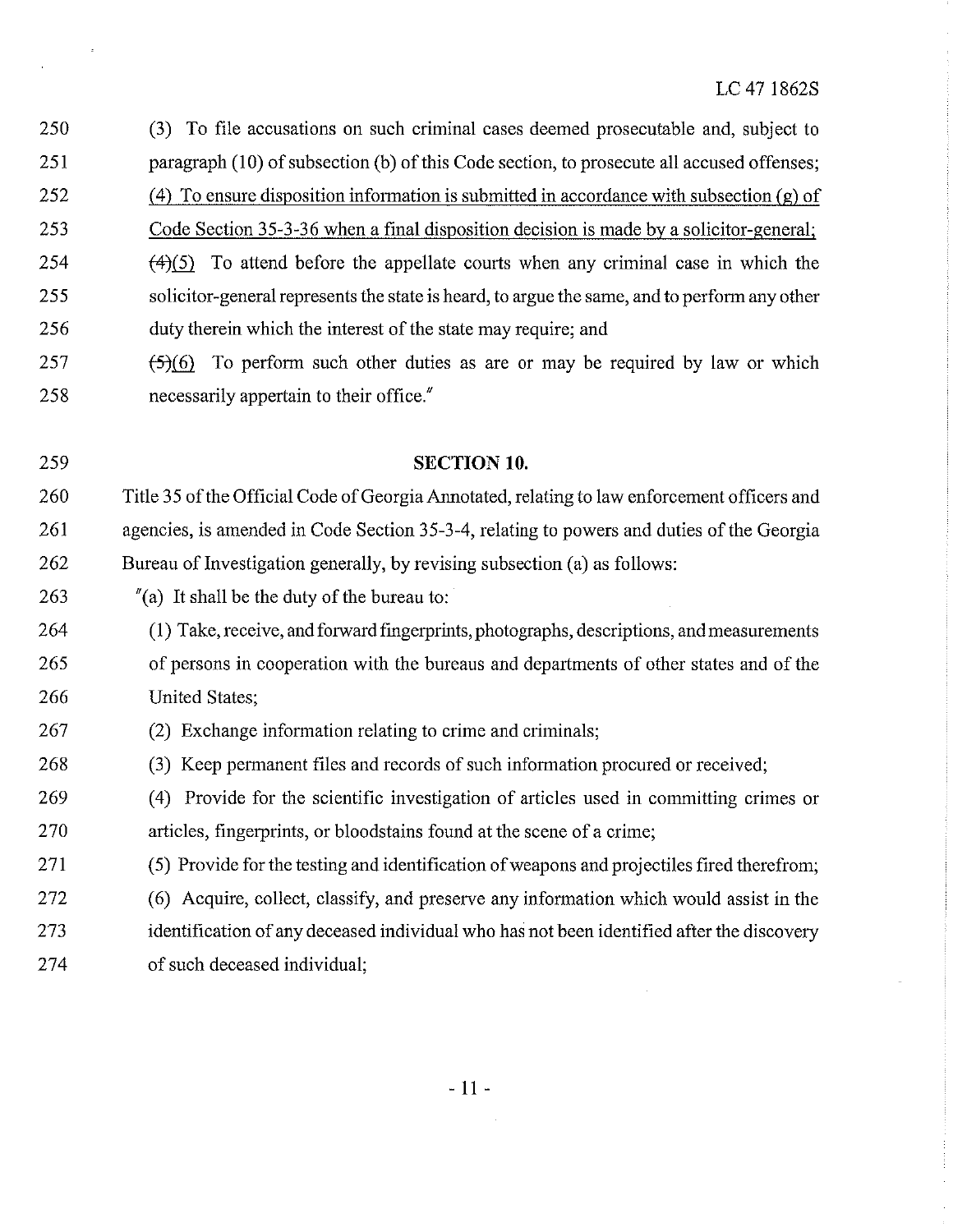- 275 (7) Acquire, collect, classify, and preserve immediately any information which would 276 assist in the location of any missing person, including any minor, and provide 277 confirmation as to any entry for such a person to the parent, legal guardian, or next of kin 278 of that person and the bureau shall acquire, collect, classify, and preserve such 279 information from such parent, guardian, or next of kin;
- 280 (8) Exchange such records and information as provided in paragraphs (6) and (7) ofthis 281 subsection with, and for the official use of, authorized officials of the federal government, 282 the states, cities, counties, and penal and other institutions. With respect to missing 23 minors, such information shall be transmitted immediately to other law enforcement 284 agencies;
- 285 (9) Identify and investigate violations of Article 4 of Chapter 7 of Title 16;
- 286 (10) Identify and investigate violations of Part 2 of Article 3 of Chapter 12 of Title 16, 287 relating to offenses related to minors;
- 288 (11) Identify and investigate violations of Article 8 of Chapter 9 of Title 16;
- 289 (12) Identify and investigate violations of Article 5 of Chapter 8 of Title 16;
- 290 (13) Identify and investigate violations of Code Section 16-5-46;
- 291 (14) Identify and investigate violations of Article 8 of Chapter 5 of Title 16;
- 292 (15)(A) Upon request, provide to the board an analysis of criminal history record 293 information to assist the board in determining a sexual offender's risk assessment 294 classification in accordance with the board's duties as specified in Code 295 Section 42-1-14.
- 296 (B) As used in this paragraph, the term:
- 297 (I) 'Board' means the Sexual Offender Registration Review Board.
- 298 (il) "Criminal history record information' has the same meaning as set forth in Code 299 Section 35-3-30.
- 300 (iii) "Risk assessment classification' means the level into which a sexual offender is 301 placed based on the board's assessment.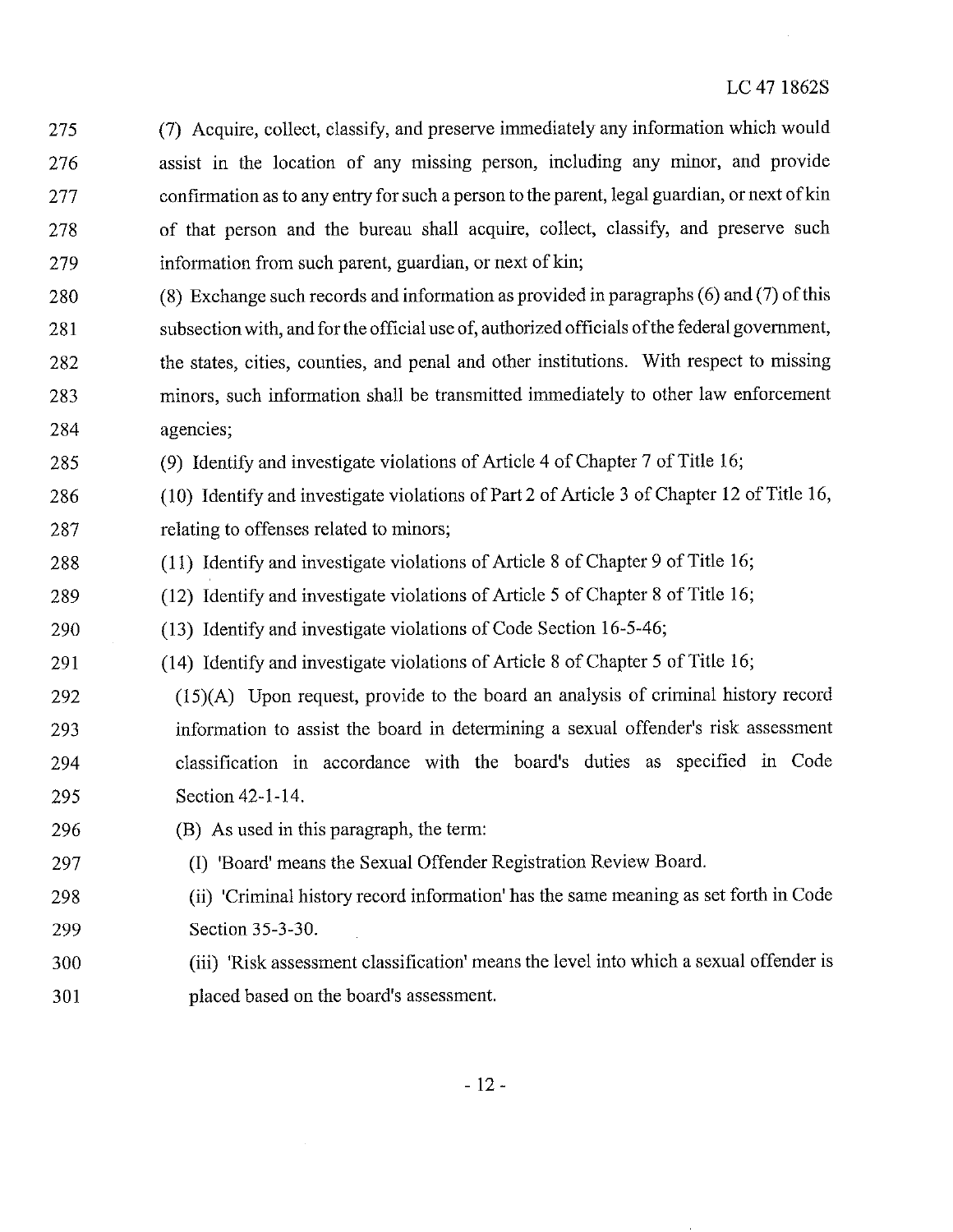$\mathcal{A}$ 

| 302 | (iv) 'Sexual offender' has the same meaning as set forth in Code Section $42-1-12$ ; and         |
|-----|--------------------------------------------------------------------------------------------------|
| 303 | Identify and investigate violations of Chapter 2 of Title 21 involving elections<br>(16)         |
| 304 | which if established are sufficient to change or place in doubt the results of an election;      |
| 305 | and                                                                                              |
| 306 | $(16)(17)$ Attorneys employed by the Legal Division of the bureau may serve at the               |
| 307 | request of a district attorney, solicitor-general, or United States Attorney in the              |
| 308 | prosecution of any civil or criminal case within the jurisdiction of such district attorney,     |
| 309 | solicitor-general, or United States Attorney and, while providing such assistance to such        |
| 310 | district attorney, solicitor-general, or United States Attorney, such attorneys shall have       |
| 311 | the same authority and power as an attorney employed by such district attorney,                  |
| 312 | solicitor-general, or United States Attorney."                                                   |
|     |                                                                                                  |
| 313 | <b>SECTION 11.</b>                                                                               |
| 314 | Said title is further amended by adding a new Code section to read as follows:                   |
|     |                                                                                                  |
| 315 | $"35-3-4.5.$                                                                                     |
| 316 | In any investigation of a violation of Chapter 2 of Title 21 involving elections, the<br>(a)     |
| 317 | director, assistant director, or deputy director for investigations shall be authorized to issue |
| 318 | a subpoena, with the consent of the Attorney General, to compel the production of books,         |
| 319 | papers, documents, or other tangible items, including records and documents contained            |
| 320 | within or generated by a computer or any other electronic device, unless such records are        |
| 321 | wholly owned by the federal government, and to undertake, at the discretion of the bureau,       |
| 322 | an audit of materials produced in response to such subpoena in a form deemed necessary           |
| 323 | by the bureau.                                                                                   |
| 324 | Upon failure of a person without lawful excuse to obey a subpoena, the director,<br>(b)          |
| 325 | assistant director, or deputy director for investigations, through the prosecuting attorney,     |
| 326 | may apply to a superior court having jurisdiction for an order compelling compliance.            |

 $\mathbb{R}^2$ 

 $\sim 10$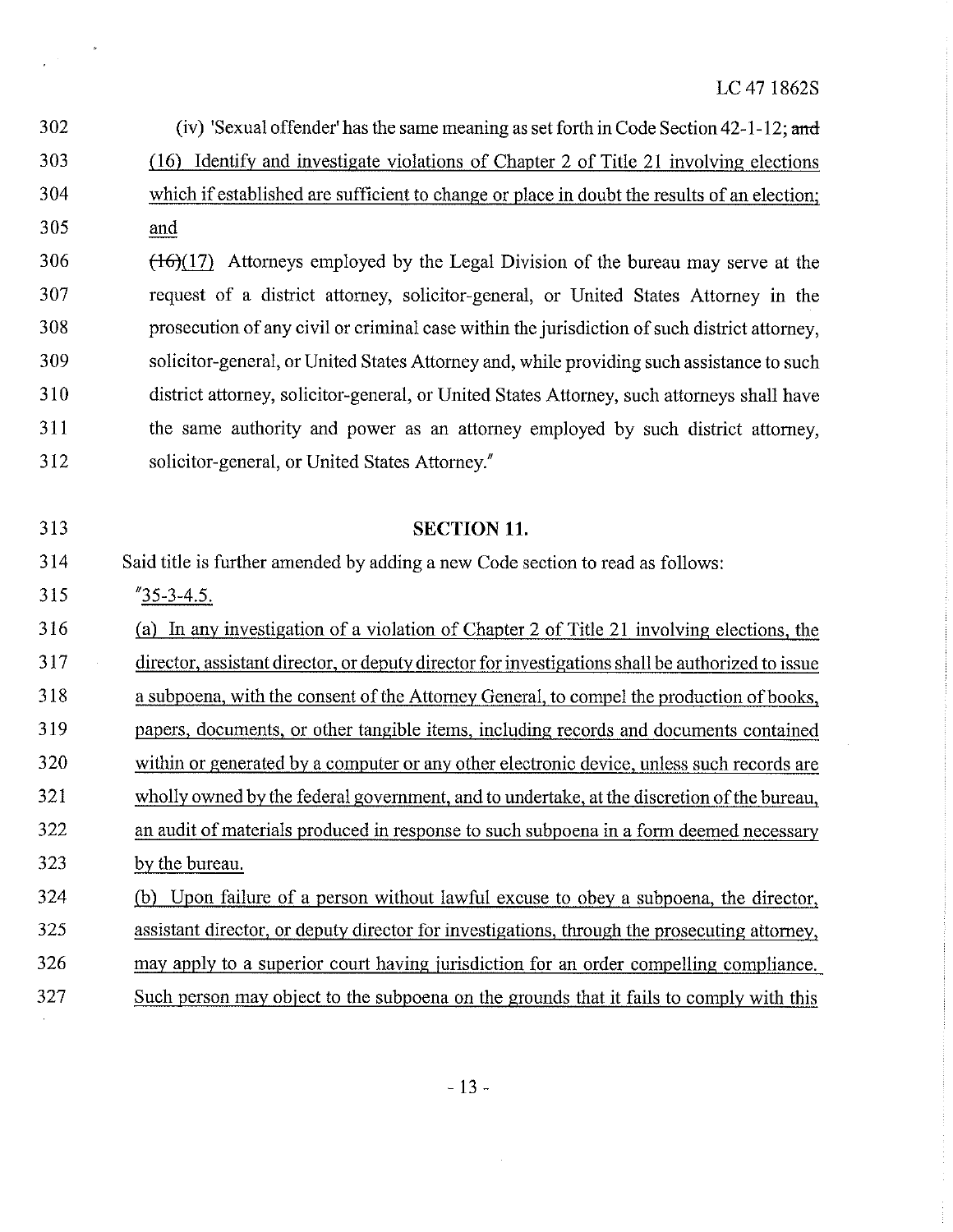| 328 | Code section or upon any constitutional or other legal right or privilege of such person. |  |  |  |  |
|-----|-------------------------------------------------------------------------------------------|--|--|--|--|

- 329 The court may issue an order modifying or setting aside such subpoena or directing
- 330 'compliance with the original subpoena. Failure to obeya subpoena issued under this Code
- 331 section may be punished by the court as contempt of court."

### 332 SECTION 12.

- 333 Said title is further amended by revising subsection (b) of Code Section 35-3-32, relating to 334 establishment of council, composition, and duties and responsibilitiesofthe Georgia Crime 335 Information Center Council generally, as follows:
- 336 "(b) The duties and responsibilities of the council are to:
- 337 (1) Advise and assist in the establishment of policies under which the center is to be 338 operated;
- 339 (2) Advise and assist in updating the policies under which the centeris to be operated, 340 fo the extent that such policies are necessary to comply with the uniform standards 341 bromulgated pursuant to paragraph (5) of subsection (h) of Code Section 15-6-50.3 issued 342 by The Council of Superior Court Clerks of Georgia;
- $\left( \frac{2}{2} \right)$  Ensure that the information obtained pursuant to this article shall be restricted to 344 the items specified in this article and ensure that the center is administered 50 as not to 345 accumulate any information or distribute any information that is not specifically approved 346 in this article;
- $347$   $(3)(4)$  Ensure that adequate security safeguards are incorporated so that the data available 348 through this system is used only by properly authorized persons and agencies;
- $349$   $(4)(5)$  Establish appropriate disciplinary measures to be taken by the center in the 350 instance of violations of data reporting or dissemination of laws, rules, and regulations
- 351 by criminal justice agencies or members thereof covered by this article; and
- $352$   $(5)(6)$  Establish other policies which provide for the efficient and effective use and 353 operation of the center under the limitations imposed by the terms of this article."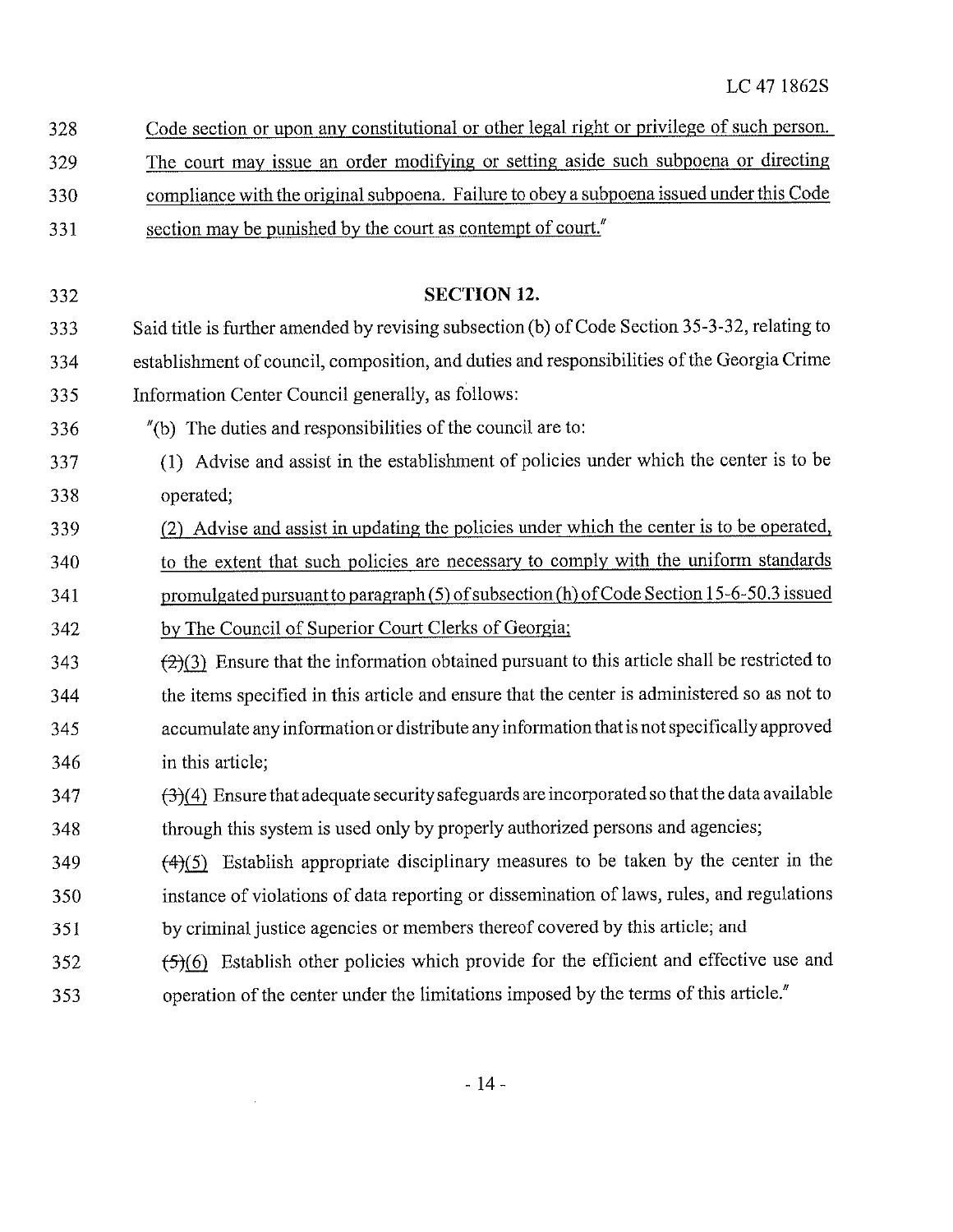SECTION 13. Said title is further amended by adding a new paragraph to subsection (a)of Code Section 353-33, relating to powers and dutiesof the Georgia Crime Information Center generally, toreadas follows:  $\frac{1}{16.1}$  Provide at least quarterly to each clerk of superior court in this state, and upon request by any such clerk, a report detailing the number of open criminal charges, time expired restricted charges, and closed criminal charges for each county, respectively. 361 Such report shall also be provided to any judge or prosecuting attorney of this state, upon

362 request. Such report may be transmitted electronically or by mail inthe discretionof the 363 director of the center."

 $\langle \hat{A} \rangle$ 

#### 364 SECTION 14.

365 Said title is further amended by revising subsection (g) of Code Section 35-3-36, relating to 366 duties of state criminal justice agencies as to submission of fingerprints, photographs, and 367 other identifying data to center and responsibility for accuracy, as follows:

368 " $\ell(g)(1)$  Criminal justice agencies within this state, all AH persons in charge of law 369 enforcement agencies, clerks of court or the Georgia Superior Court Clerks' Cooperative 370 Authority as applicable, municipal judges when such judges do not have a clerk, 371 'magistrates, persons in charge of community supervision, juvenile probation, or Article 372 6 of Chapter 8ofTitle 42 probation offices, and the State Board of Pardons and Paroles 373 shall transmit to the center the information described in Code Section 35-3-33 within 30 374 daysof the creation or receiptof such information, except as provided in subsection (d) 375 of this Code section, on the basis of the forms and instructions to be provided by the 376 center. Such forms and instructions shall not be inconsistent with the uniform standards 377 promulgated pursuant to paragraph (5) of subsection (h) of Code Section 15-6-50.3 issued 378 by The Councilof Superior Court Clerks of Georgia.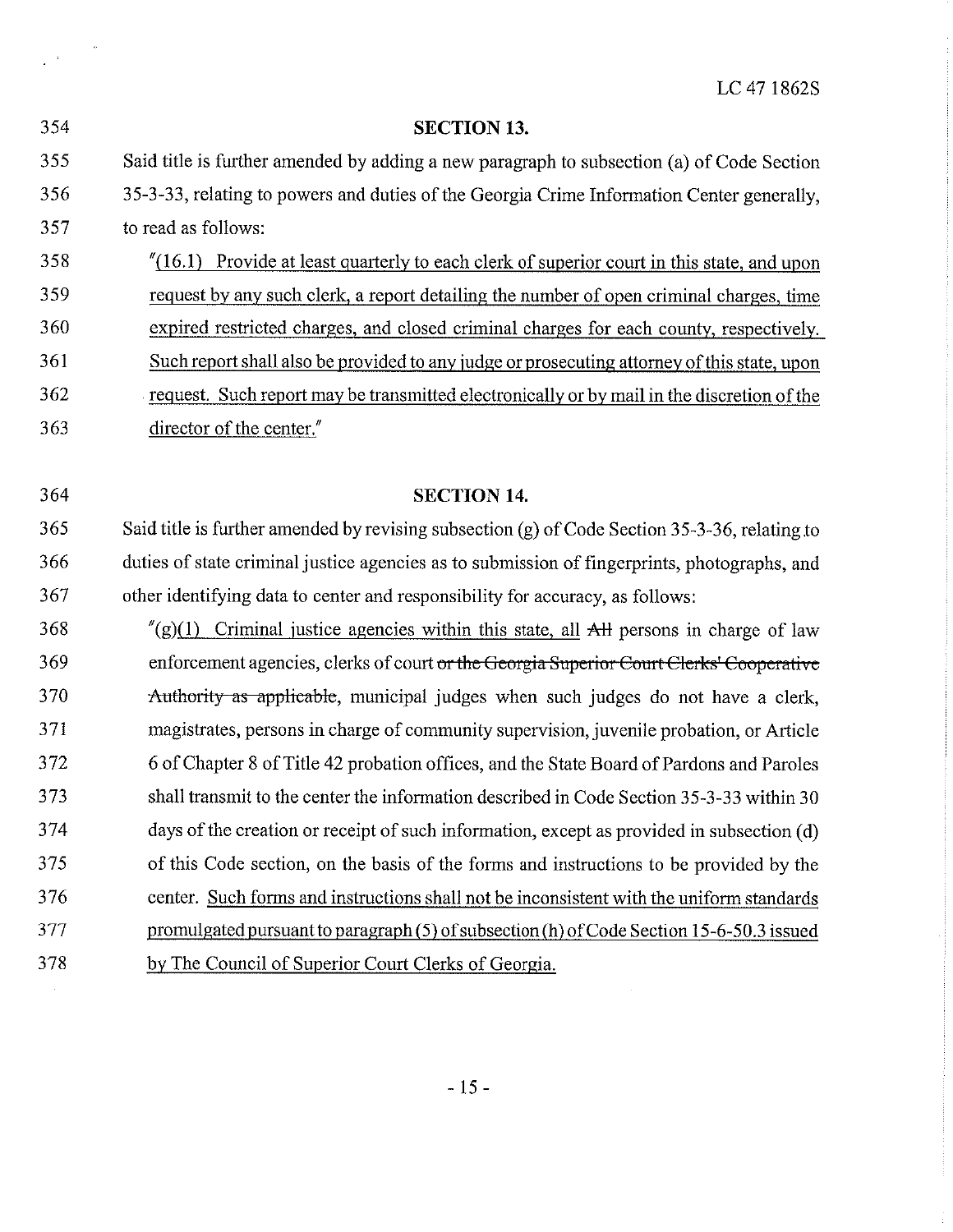| 379 | (2) Compliance with the provisions in paragraph (1) of this subsection is mandatory, |
|-----|--------------------------------------------------------------------------------------|
| 380 | regardless of whether the center requests the information described in Code          |
| 381 | Section $35-3-33$ .                                                                  |

 SECTION 15. Said title is further amended by revising Code Section 35-6A-2, relating to creation of the Criminal Justice Coordinating Council, assignment to the Georgia Bureau of Investigation, and definitions, as follows: "35.6A-2. (a) There is established the Criminal Justice Coordinating Councilofthe StateofGeorgia

- 'whichis assigned to the Georgia BureauofInvestigation for administrative purposes only,
- as prescribed in Code Section 50-4-3.
- (b) As used in this chapter, the term:
- 391 (1) 'Board' means the Criminal Case Data Exchange Board:
- €2)-\*Eouncit 'council' means the Criminal Justice Coordinating Council."
- SECTION 16. Said title is further amended by repealing Code Section 35-6A-13, relating to the Criminal Case Data Exchange Board, membership, and operation.
- SECTION 17. Saidtitle is further amended in Chapter 6A by repealing Code Section 35-6A-14, relatingto role of the Criminal Case Data Exchange Board and public access.
- SECTION 18. Chapter 25 of Title 50 of the Official Code of Georgia Annotated, relating to the Georgia Technology Authority, is amended by adding a new subsection to Code Section 50-25-71,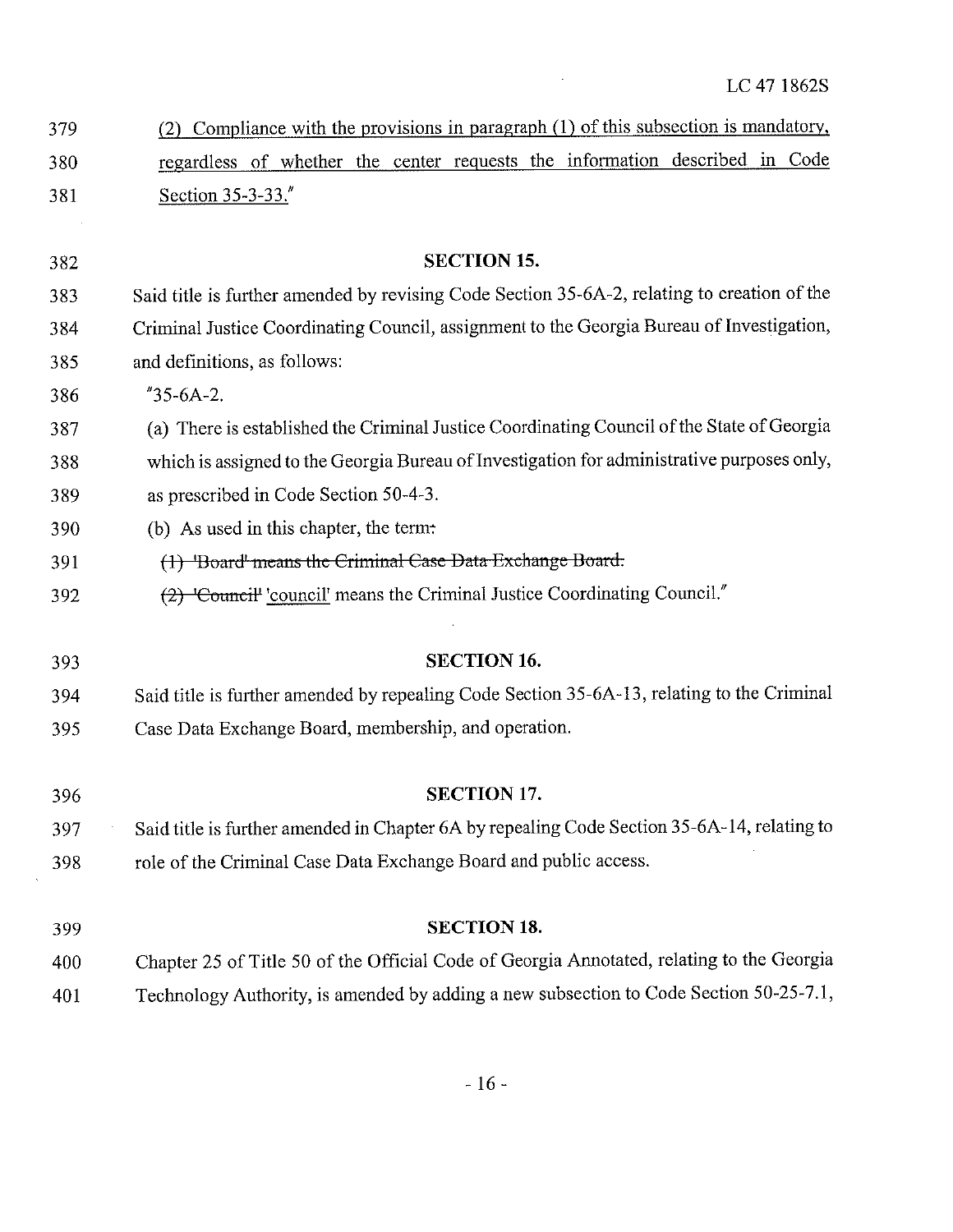| 402 | relating to technology empowerment fund, appropriations, initiatives, and steering                     |
|-----|--------------------------------------------------------------------------------------------------------|
| 403 | committee, to read as follows:                                                                         |
| 404 | $^{\prime\prime}$ (e) Upon enactment of enforceable uniform standards for the submission of electronic |
| 405 | records to the Georgia Crime Information Center promulgated by The Council of Superior                 |
| 406 | Court Clerks of Georgia, and subject to the availability of appropriations and moneys                  |
| 407 | otherwise available to the authority, the authority is authorized to release funds from the            |
| 408 | technology empowerment fund for the purpose of installing or upgrading criminal justice                |
| 409 | information systems to be used by criminal justice agencies for complying with their                   |
| 410 | respective obligations to provide information and data to the Georgia Crime Information                |
| 411 | Center."                                                                                               |
|     |                                                                                                        |

# 412 SECTION 19.

413 Alllaws and parts of laws in conflict with this Act are repealed.

 $\bar{\psi}$